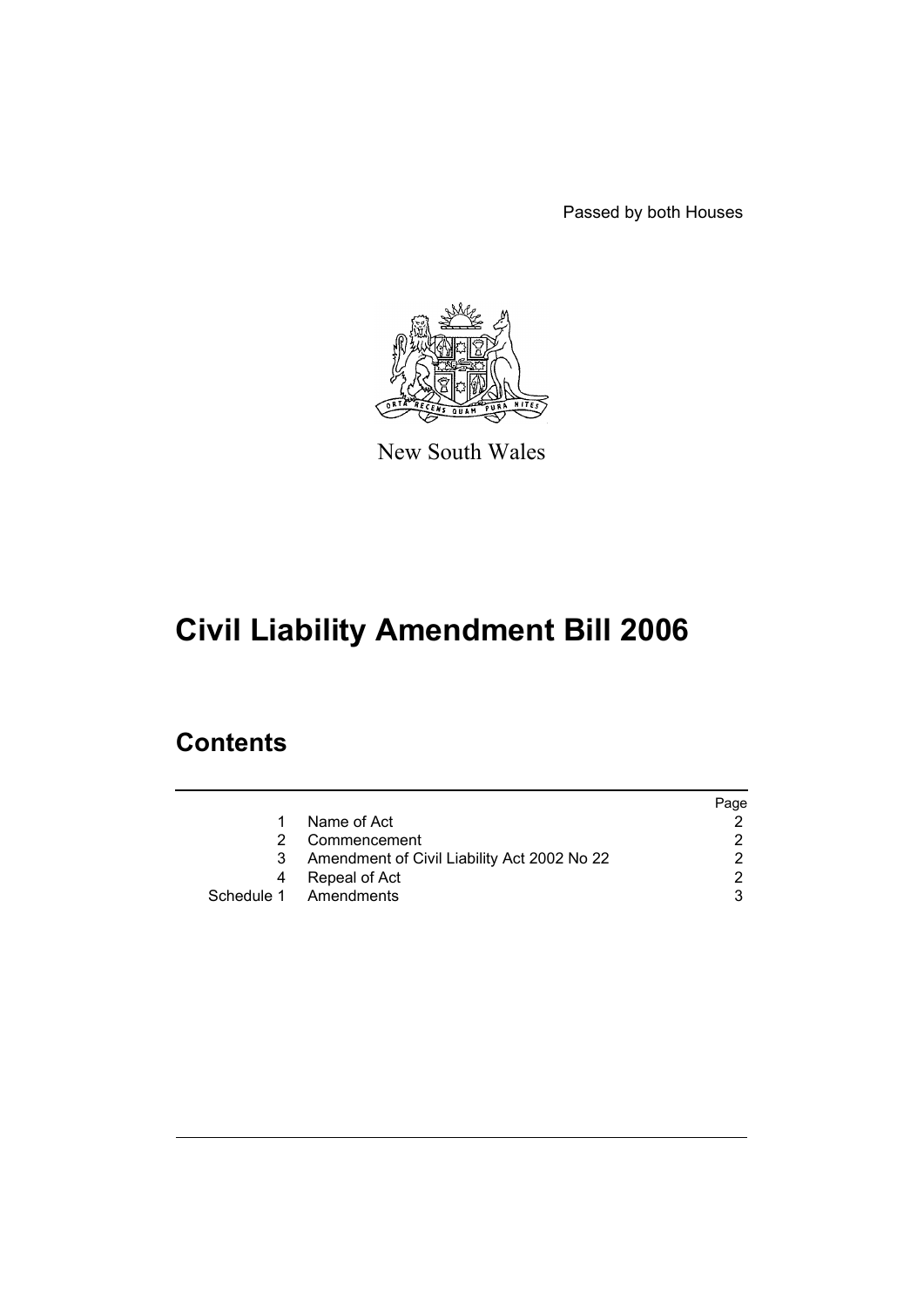*I certify that this PUBLIC BILL, which originated in the LEGISLATIVE ASSEMBLY, has finally passed the LEGISLATIVE COUNCIL and the LEGISLATIVE ASSEMBLY of NEW SOUTH WALES.*

> *Clerk of the Legislative Assembly. Legislative Assembly, Sydney, , 2006*



New South Wales

## **Civil Liability Amendment Bill 2006**

Act No , 2006

An Act to amend the *Civil Liability Act 2002* to make further provision with respect to damages for gratuitous attendant care services and for loss of capacity to provide domestic services; and for other purposes.

*I have examined this Bill, and find it to correspond in all respects with the Bill as finally passed by both Houses.*

*Chairman of Committees of the Legislative Assembly.*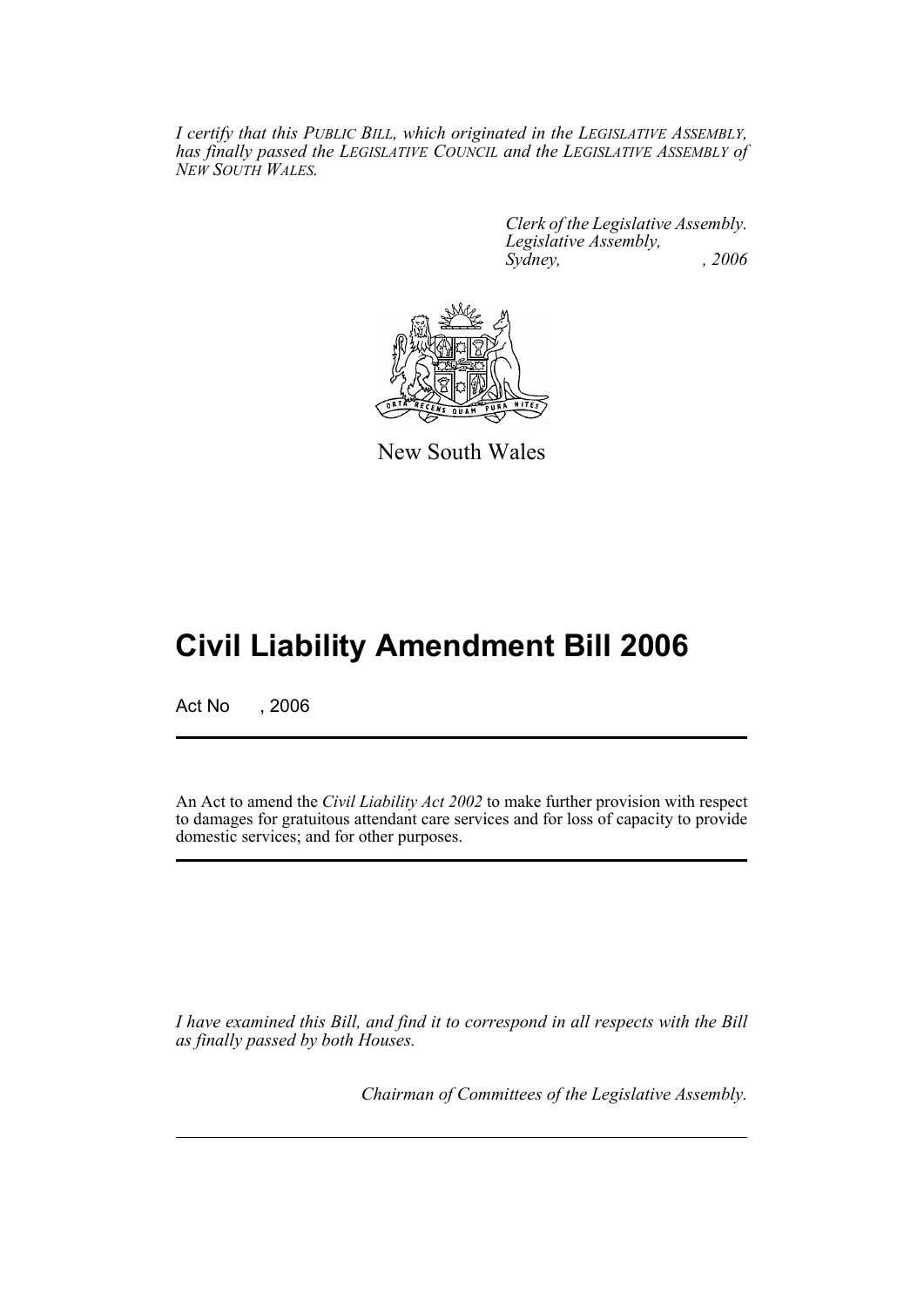## <span id="page-2-0"></span>**The Legislature of New South Wales enacts:**

## **1 Name of Act**

This Act is the *Civil Liability Amendment Act 2006*.

## <span id="page-2-1"></span>**2 Commencement**

This Act commences on the date of assent to this Act.

## <span id="page-2-2"></span>**3 Amendment of Civil Liability Act 2002 No 22**

The *Civil Liability Act 2002* is amended as set out in Schedule 1.

## <span id="page-2-3"></span>**4 Repeal of Act**

- (1) This Act is repealed on the day following the day on which this Act commences.
- (2) The repeal of this Act does not, because of the operation of section 30 of the *Interpretation Act 1987*, affect any amendment made by this Act.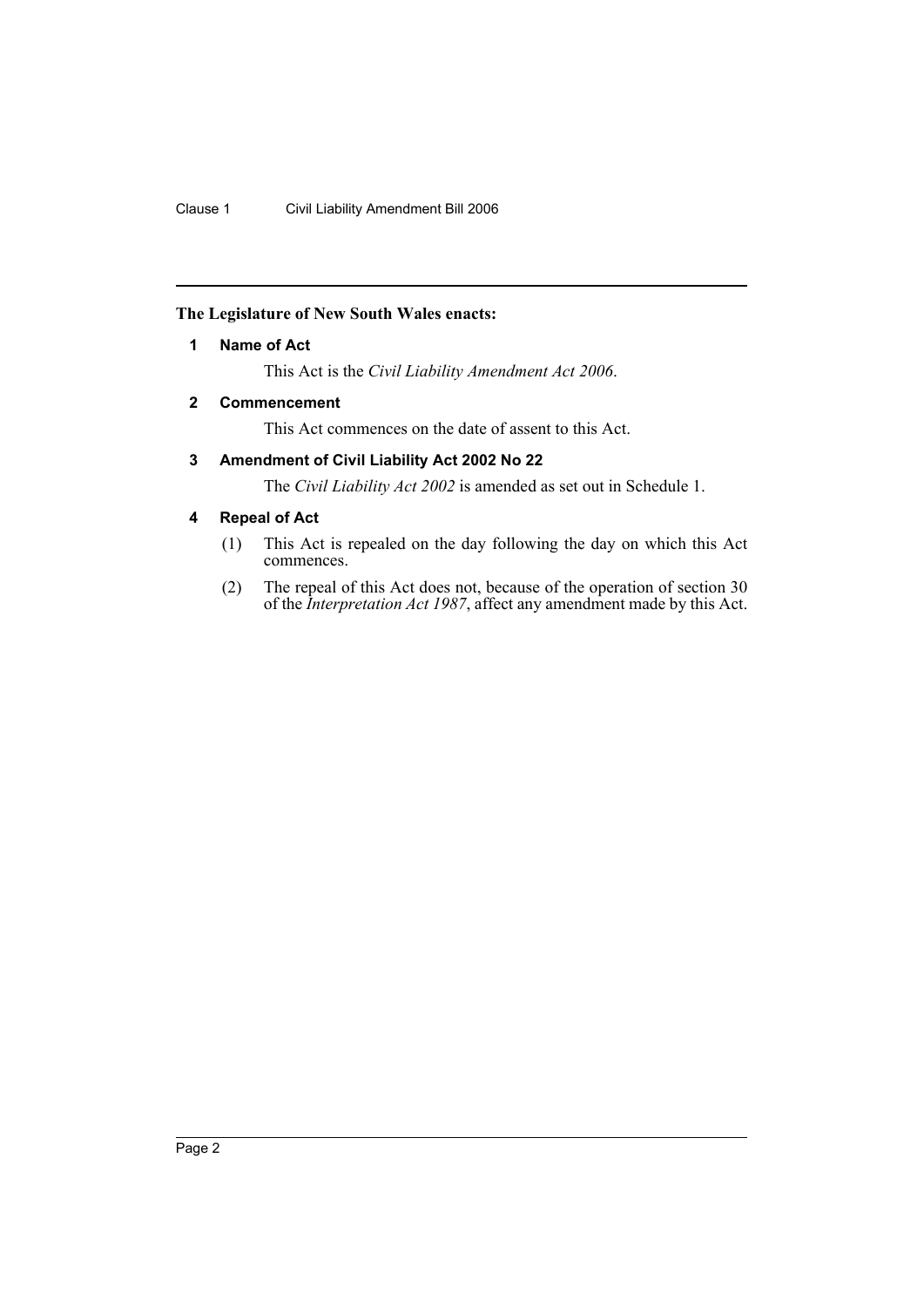Amendments **Schedule 1** and the set of the set of the set of the set of the set of the set of the set of the set of the set of the set of the set of the set of the set of the set of the set of the set of the set of the set

## <span id="page-3-0"></span>**Schedule 1 Amendments**

(Section 3)

## **[1] Section 3B Civil liability excluded from Act**

### Omit section 3B (1) (a). Insert instead:

- (a) civil liability in respect of an intentional act that is done with intent to cause injury or death or that is sexual assault or other sexual misconduct—the whole Act except:
	- (i) section 15B and section 18 (1) (in its application to damages for any loss of the kind referred to in section 18 $(1)$  $(c)$ , and
	- (ii) Part 7 (Self-defence and recovery by criminals) in respect of civil liability in respect of an intentional act that is done with intent to cause injury or death,

### **[2] Section 3B (1) (b)**

Insert "except sections 15A and 15B and section 18 (1) (in its application to damages for any loss of the kind referred to in section  $18(1)(c)$ " after "whole Act".

## **[3] Section 3B (1) (c)**

Insert "except section 15B and section 18 (1) (in its application to damages for any loss of the kind referred to in section  $18(1)(c)$ <sup>3</sup> after "whole Act".

## **[4] Section 3B (2) (a1)**

Insert after section 3B (2) (a):

(a1) section 15B (Damages for loss of capacity to provide domestic services),

## **[5] Section 3B (2) (b)**

Omit "15A". Insert instead "15C".

## **[6] Section 3B (2) (c1)**

Insert after section 3B (2) (c):

(c1) section 18 (1) (in its application to damages for any loss of the kind referred to in section 18 (1) (c)),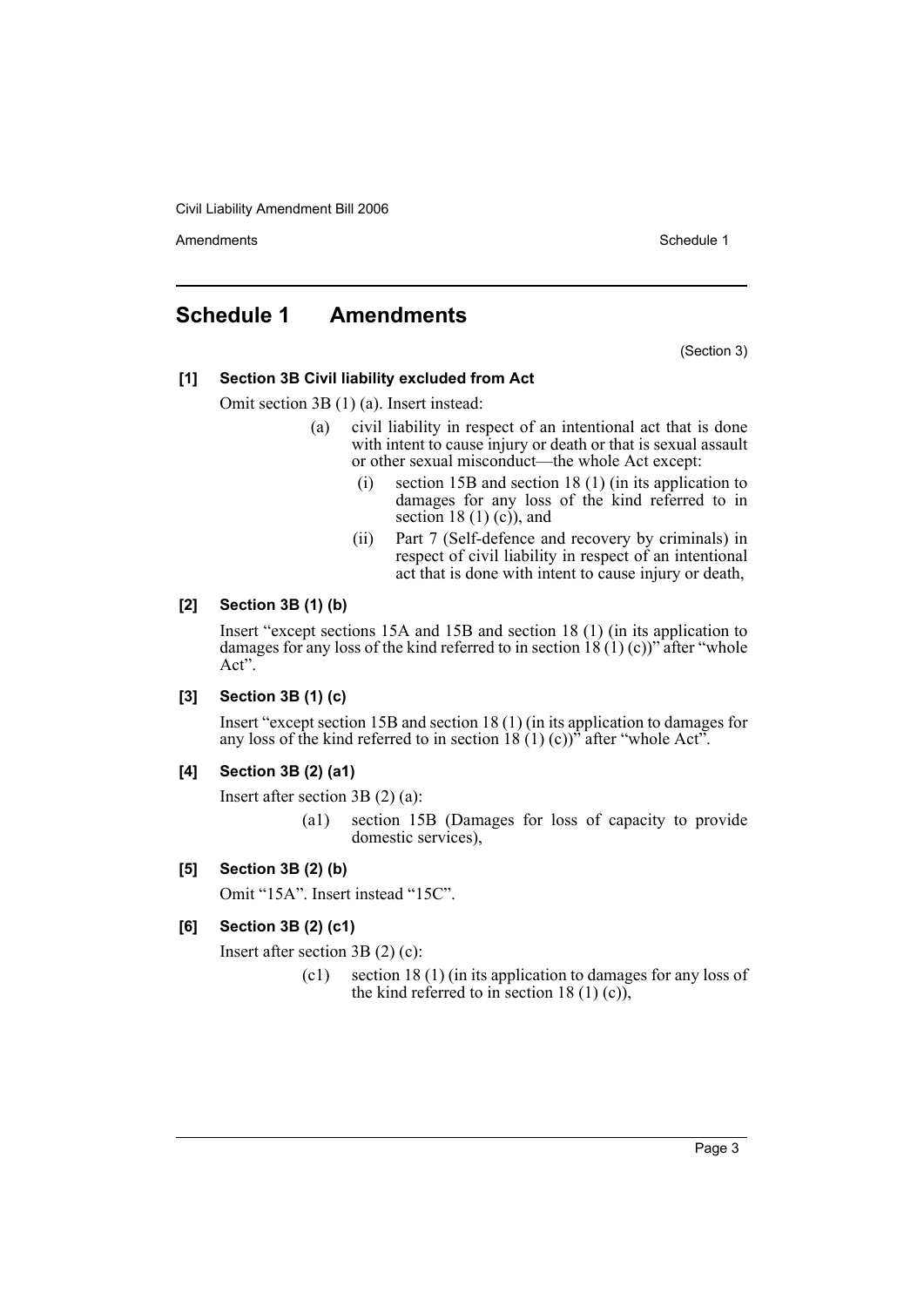Schedule 1 Amendments

#### **[7] Section 15 Damages for gratuitous attendant care services: general**

Relocate the note at the end of the section to the end of subsection (3).

#### **[8] Section 15**

Insert at the end of the section:

**Note.** By reason of the operation of section 3B (1) (b), this section does not apply to the determination of civil liability in proceedings of the kind referred to in section 11 (Claims for damages for dust diseases etc to be brought under this Act) of the *Dust Diseases Tribunal Act 1989*.

Section 15A makes provision with respect to the determination of damages for gratuitous attendant care services in proceedings of the kind referred to in section 11 of the *Dust Diseases Tribunal Act 1989*.

#### **[9] Section 15A Damages for loss of superannuation entitlements**

Renumber the section as section 15C.

#### **[10] Section 15A**

Insert after section 15:

#### **15A Damages for gratuitous attendant care services: dust-related conditions**

- (1) This section applies to the determination of civil liability for damages for gratuitous attendant care services in proceedings of the kind referred to in section 11 (Claims for damages for dust diseases etc to be brought under this Act) of the *Dust Diseases Tribunal Act 1989*.
- (2) The amount of damages that may be awarded for gratuitous attendant care services in proceedings referred to in subsection (1) must not exceed the amount calculated at the same hourly rate as that provided by section 15 (5) regardless of the number of hours involved.
- (3) Except as provided by this section, nothing in this section affects any other law relating to the value of attendant care services.
- (4) In this section, *attendant care services* and *gratuitous attendant care services* have the same meanings as they have in section 15.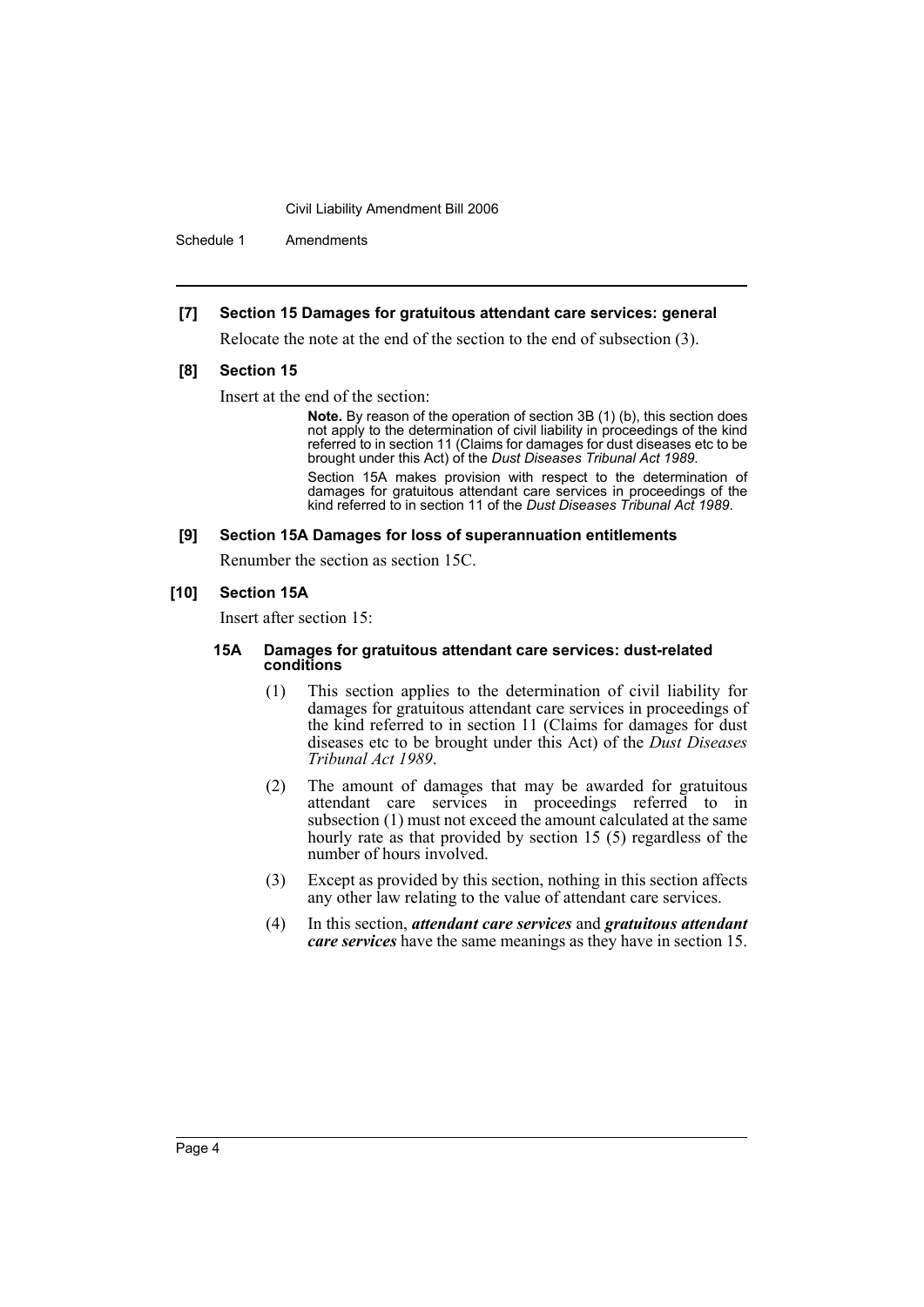Amendments **Amendments** Schedule 1

#### **[11] Section 15B**

Insert before section 15C (as renumbered by item [9]):

#### **15B Damages for loss of capacity to provide domestic services**

#### (1) **Definitions**

In this section:

*assisted care*, in relation to a dependant of a claimant, means any of the following kinds of care (whether or not the care is provided gratuitously):

- (a) any respite care (being care that includes accommodation that is provided by a person other than the claimant to a dependant who is aged or frail, or who suffers from a physical or mental disability, with the primary purpose of giving the dependant or claimant, or both, a break from their usual care arrangements),
- (b) if the dependant is a minor (but without limiting paragraph (a))—any care that is provided to the dependant by a person other than the claimant where:
	- (i) the person is a parent of the dependant (whether derived through paragraph  $(a)$   $(i)$  or  $(ii)$  of the definition of *dependants* in this subsection, adoption or otherwise), and
	- (ii) the care includes the provision of accommodation to the dependant.

*dependants*, in relation to a claimant, means:

- (a) such of the following persons as are wholly or partly dependent on the claimant at the time that the liability in respect of which the claim is made arises:
	- (i) the husband or wife of the claimant,
	- (ii) a de facto partner of the claimant, being a person who has a de facto relationship (within the meaning of the *Property (Relationships) Act 1984*) with the claimant,
	- (iii) a child, grandchild, sibling, uncle, aunt, niece, nephew, parent or grandparent of the claimant (whether derived through subparagraph (i) or (ii), adoption or otherwise),
	- (iv) any other person who is a member of the claimant's household, and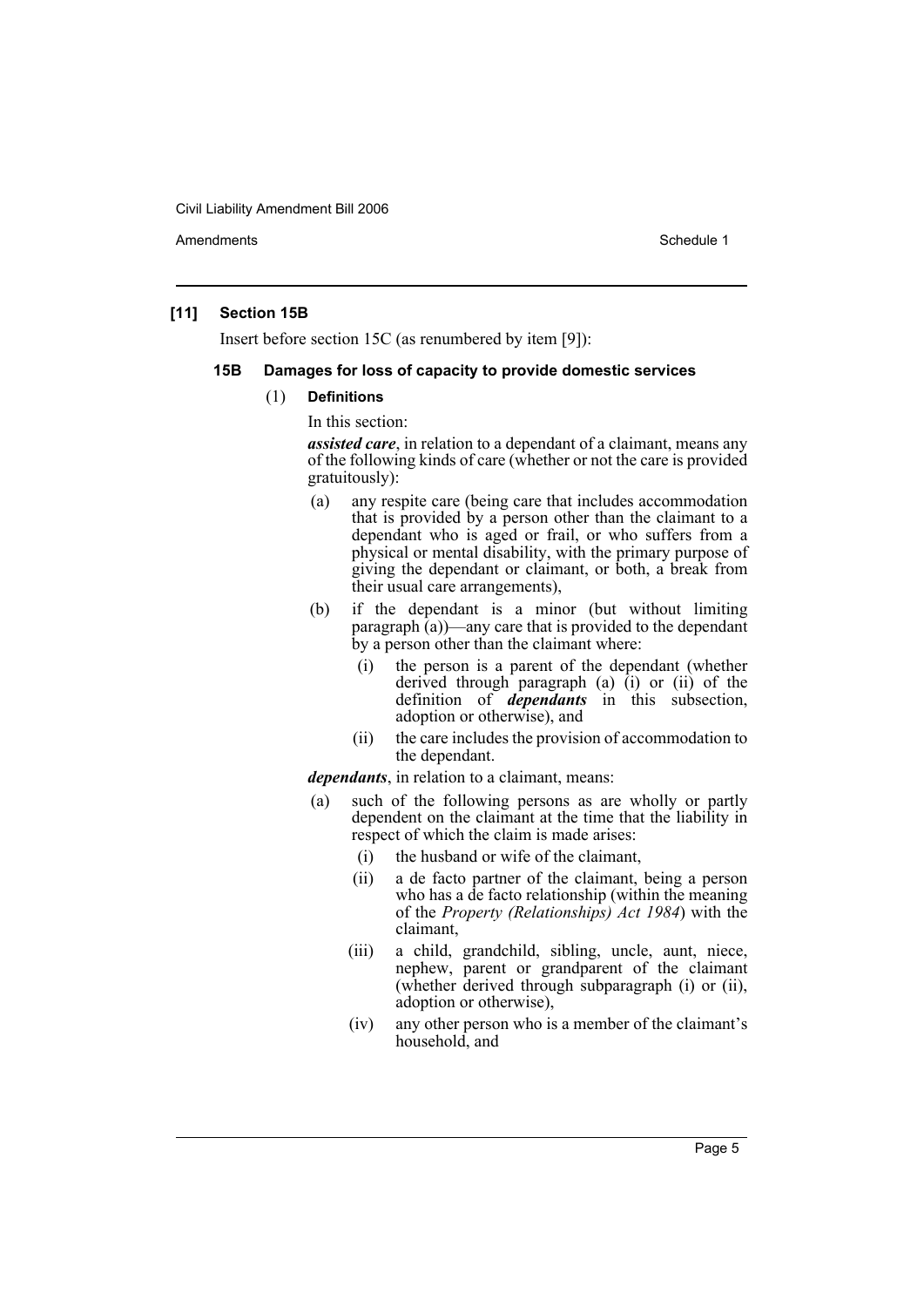Schedule 1 Amendments

(b) any unborn child of the claimant (whether derived through paragraph (a) (i) or (ii), adoption or otherwise) at the time that the liability in respect of which the claim is made arises and who is born after that time.

*gratuitous domestic services* means services of a domestic nature for which the person providing the service has not been paid or is not liable to be paid.

#### (2) **When damages may be awarded**

Damages may be awarded to a claimant for any loss of the claimant's capacity to provide gratuitous domestic services to the claimant's dependants, but only if the court is satisfied that:

- (a) in the case of any dependants of the claimant of the kind referred to in paragraph (a) of the definition of *dependants* in subsection (1)—the claimant provided the services to those dependants before the time that the liability in respect of which the claim is made arose, and
- (b) the claimant's dependants were not (or will not be) capable of performing the services themselves by reason of their age or physical or mental incapacity, and
- (c) there is a reasonable expectation that, but for the injury to which the damages relate, the claimant would have provided the services to the claimant's dependants:
	- (i) for at least 6 hours per week, and
	- (ii) for a period of at least 6 consecutive months, and
- (d) there will be a need for the services to be provided for those hours per week and that consecutive period of time and that need is reasonable in all the circumstances.

**Note.** Section 18 provides that a court cannot order the payment of interest on damages awarded for any loss of capacity of a claimant to provide gratuitous domestic services to the claimant's dependants.

- (3) If a dependant of the claimant received (or will receive) assisted care during the 6-month period referred to in subsection (2) (c) (ii) and the court is satisfied that the periods of that care were (or will be) short-term and occasional, the court may:
	- (a) in determining whether the claimant would have provided gratuitous domestic services to the dependant during a particular week for at least the 6 hours referred to in subsection (2) (c) (i), disregard the week if assisted care was (or will be) provided during that week, and
	- (b) in determining whether the claimant would have provided gratuitous domestic services to the dependant during the 6-month period referred to in subsection (2) (c) (ii),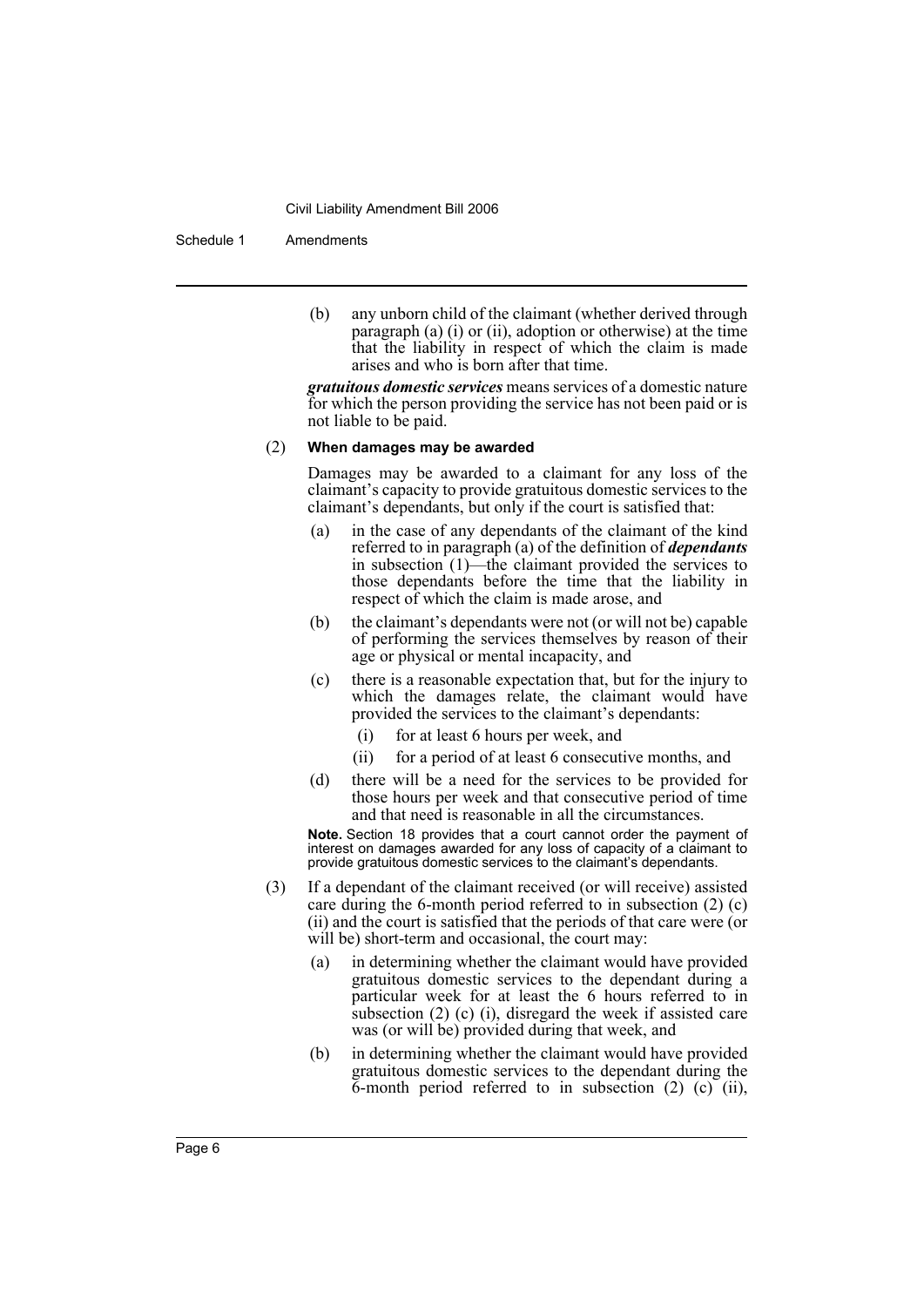Amendments **Amendments** Schedule 1

disregard any periods during which the assisted care was (or will be) provided in that 6-month period,

but only if the total number of weeks in which the care was (or will be) provided during the 6-month period does not exceed 4 weeks in total.

#### (4) **Determination of amount of damages**

The amount of damages that may be awarded for any loss of the claimant's capacity to provide gratuitous domestic services must not exceed the amount calculated at the same hourly rate as that provided by section 15 (5) regardless of the number of hours involved.

- (5) In determining the amount of damages (if any) to be awarded to a claimant for any loss of the claimant's capacity to provide gratuitous domestic services to the claimant's dependants, a court:
	- (a) may only award damages for that loss in accordance with the provisions of this section, and
	- (b) must not include in any damages awarded to the claimant for non-economic loss a component that compensates the claimant for the loss of that capacity.

#### (6) **Circumstances when damages may not be awarded**

The claimant (or the legal personal representative of a deceased claimant) may not be awarded damages for any loss of the claimant's capacity to provide gratuitous domestic services to any dependant of the claimant if the dependant has previously recovered damages in respect of that loss of capacity.

- (7) A person (including a dependant of a claimant) may not be awarded damages for a loss sustained by the person by reason of the claimant's loss of capacity to provide gratuitous domestic services if the claimant (or the legal personal representative of a deceased claimant) has previously recovered damages in respect of that loss of capacity.
- (8) If a claimant is a participant in the Scheme under the *Motor Accidents (Lifetime Care and Support) Act 2006*, damages may not be awarded to the claimant under this section in respect of any loss of the claimant's capacity to provide gratuitous domestic services to the claimant's dependants while the claimant is a participant in the Scheme if (and to the extent that):
	- (a) the loss resulted from the motor accident injury (within the meaning of that Act) in respect of which the claimant is a participant in that Scheme, and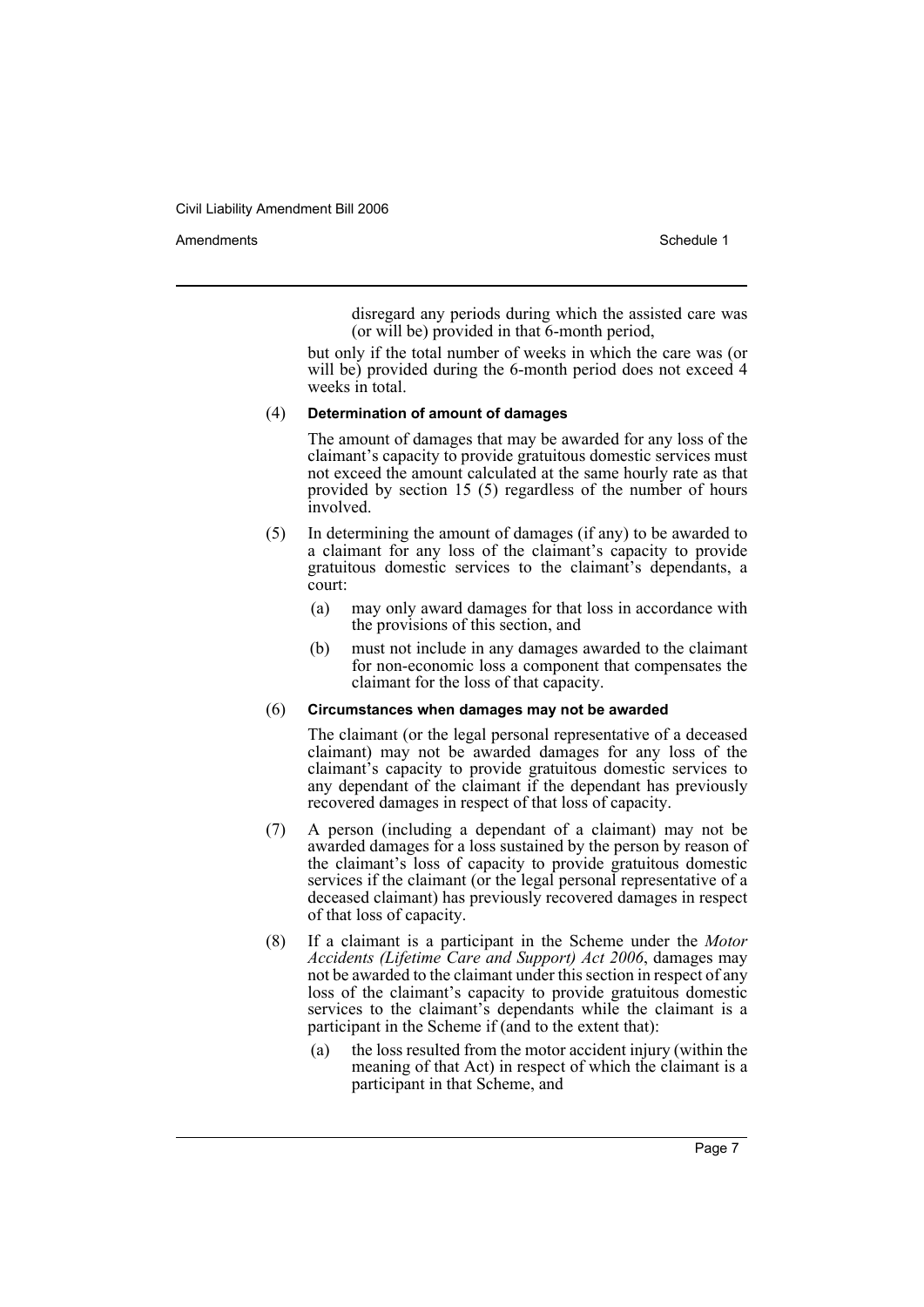Schedule 1 Amendments

- (b) the treatment and care needs (within the meaning of that Act) of the claimant that are provided for or are to be provided under the Scheme include the provision of such domestic services to the claimant's dependants.
- (9) Damages may not be awarded to a claimant under this section in respect of any loss of the claimant's capacity to provide gratuitous domestic services to the claimant's dependants if (and to the extent that):
	- (a) the loss resulted from an injury caused by a motor accident (within the meaning of the *Motor Accidents Compensation Act 1999*), and
	- (b) an insurer has made, or is liable to make, payments to or on behalf of the claimant for such services under section 83 (Duty of insurer to make hospital, medical and other payments) of that Act.

#### (10) **Damages may not be awarded if they can be recovered as damages for attendant care services**

Damages may not be awarded to a claimant under this section in respect of any loss of the claimant's capacity to provide gratuitous domestic services to the claimant's dependants if (and to the extent that):

- (a) the claimant could recover damages for gratuitous attendant care services (within the meaning of section 15) in respect of the same injury that caused the loss, and
- (b) the provision of such attendant care services to the claimant also resulted (or would also result) in the claimant's dependants being provided with the domestic services that the claimant has lost the capacity to provide.

#### (11) **Determining value of gratuitous domestic services**

In determining the value of any gratuitous domestic services that a claimant has lost the capacity to provide, the court must take into account:

- (a) the extent of the claimant's capacity to provide the services before the claimant sustained the injury that is the subject of the claim, and
- (b) the extent to which provision of the services would, but for the injury sustained by the claimant, have also benefited persons in respect of whom damages could not be awarded under subsection (2), and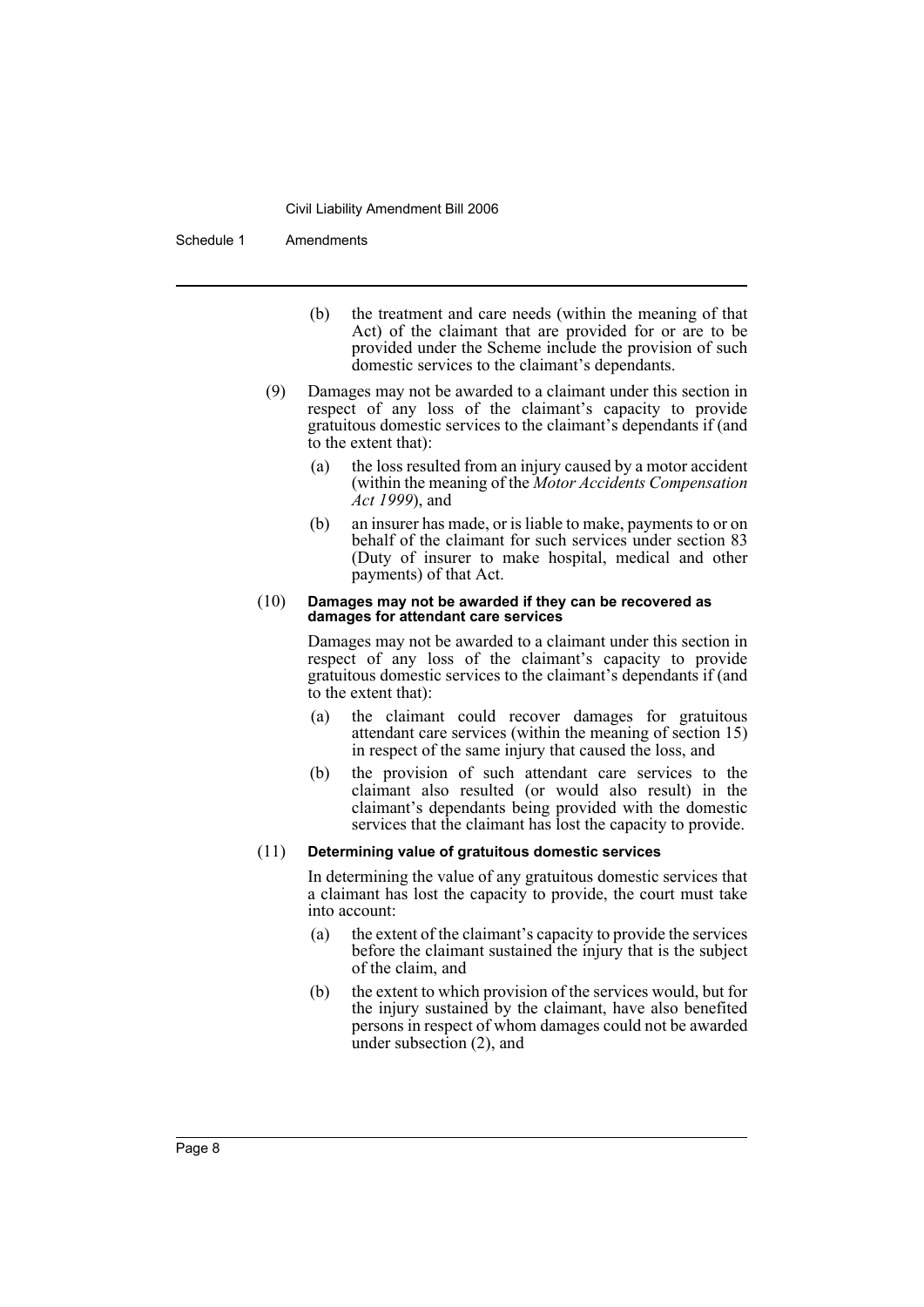Amendments **Schedule 1** and the set of the set of the set of the set of the set of the set of the set of the set of the set of the set of the set of the set of the set of the set of the set of the set of the set of the set

(c) the vicissitudes or contingencies of life for which allowance is ordinarily made in the assessment of damages.

#### **[12] Section 18 Interest on damages**

Omit section 18 (1). Insert instead:

- (1) A court cannot order the payment of interest on damages awarded for any of the following:
	- (a) non-economic loss,
	- (b) gratuitous attendant care services as defined in section 15 (other than gratuitous attendant care services to which section 15A applies),
	- (c) loss of a claimant's capacity to provide gratuitous domestic services to the claimant's dependants (as provided by section 15B).

#### **[13] Section 18 (2)**

Omit "(other than damages for non-economic loss or gratuitous attendant care services)".

Insert instead "(other than damages in respect of which a court cannot order the payment of interest under subsection  $(1)$ )".

#### **[14] Schedule 1 Savings and transitional provisions**

Insert at the end of clause 1 (1): *Civil Liability Amendment Act 2006*

### **[15] Schedule 1, Part 8**

Insert after Part 7:

## **Part 8 Provisions consequent on enactment of Civil Liability Amendment Act 2006**

#### **22 Definition**

In this Part: *amending Act* means the *Civil Liability Amendment Act 2006*.

#### **23 Application of amendments made by amending Act**

(1) Section 15A (as inserted by the amending Act) extends to civil liability arising before the commencement of section 15A, but